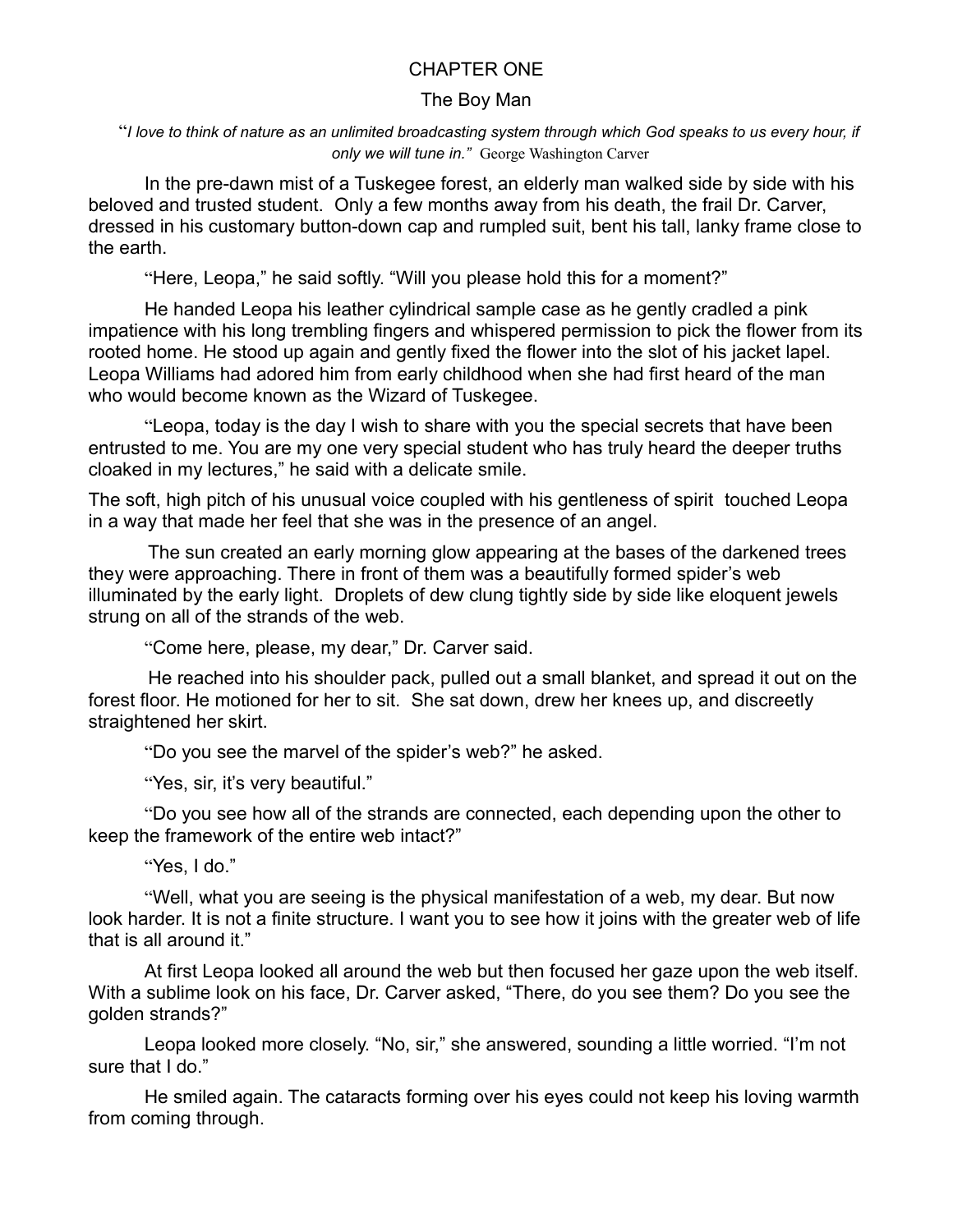"You will," he said encouragingly. "Once you learn to talk to all of nature you will receive answers from her as clearly as you hear me. I love to think of nature as an unlimited broadcasting system through which God speaks to us every hour, if we will only tune in. Nature, of course, is always tuned in. We must quiet ourselves because there is so much noise, outside of us and in our own thinking." He gently stroked a wild chamomile plant as he spoke.

"First and foremost you have to start from a pure heart of love. Each plant can send and receive. It has its own frequency, and when we are quiet enough to allow our frequency to match that of the plant it is only then that we can truly communicate with it." Leopa looked at him in wonderment.

"The plants will share their secrets only with those who come from a loving motivation. They can tell who the sincere ones are. Don't worry, dear child, you are among the caring ones." Leopa thanked him almost inaudibly.

"Now," he said, "just close your eyes, listen, and tell me what you hear."

Leopa did as she was asked. A little time passed and she suddenly opened her eyes.

"I hear it," she said with some mild excitement. "It is a continuous tone."

"That's right, my dear, it is called the universal Aum. It is always expressing everywhere, but the noise I was telling you about has so dulled our senses that what was once a natural part of our perception is now something that must be sought with reverent purpose so that we can once again consciously experience our interconnectedness with this holy sound current."

Leopa was and had been devoted to his every word since the first day she arrived on campus. She had never quite understood why she was so attracted to him with such filial affection. She had tried so hard not to be obvious, but, of course, Dr. Carver sensed it. She had become one of his only "girls." He was known to have many "boys" in his Bible study classes and among white "converts" who had initially been part of "captive" audiences at white colleges where he had lectured throughout the south. A number of these young white men had sworn with racial epithets that they weren't going to attend lectures given by a "colored" man, but several were almost brought to tears when they saw and heard the eloquence of his manner and speech. They would be friends with him for the rest of their lives. Of his brown-skinned "boys," he loved them all with a paternal love and often quietly helped pay for a number of their school expenses, teaching them the importance of managing their money and paying back loans.

The boyish innocence was still in his demeanor from his days in Diamond, Missouri, when he had planted a flower garden he kept hidden in the brush a short distance from the house. A flower garden was thought of as foolish from where he came. Nevertheless, he became known as the "plant doctor," as many farmers' wives from around the area would bring their house plants to him in hopes that he would make them well. After a week or less in his "plant hospital," he would return their plants, vigorous and healthy. He also helped many a farmer diagnose and correct problems they were having with their crops. When people asked him how he made the plants well, he said that he just loved them, talked to them, and asked for their help in finding answers to his questions.

"Come here, my dear," he said kindly. He put his hands in front of the chamomile and told Leopa to do the same. "Can you feel the energy?" he asked